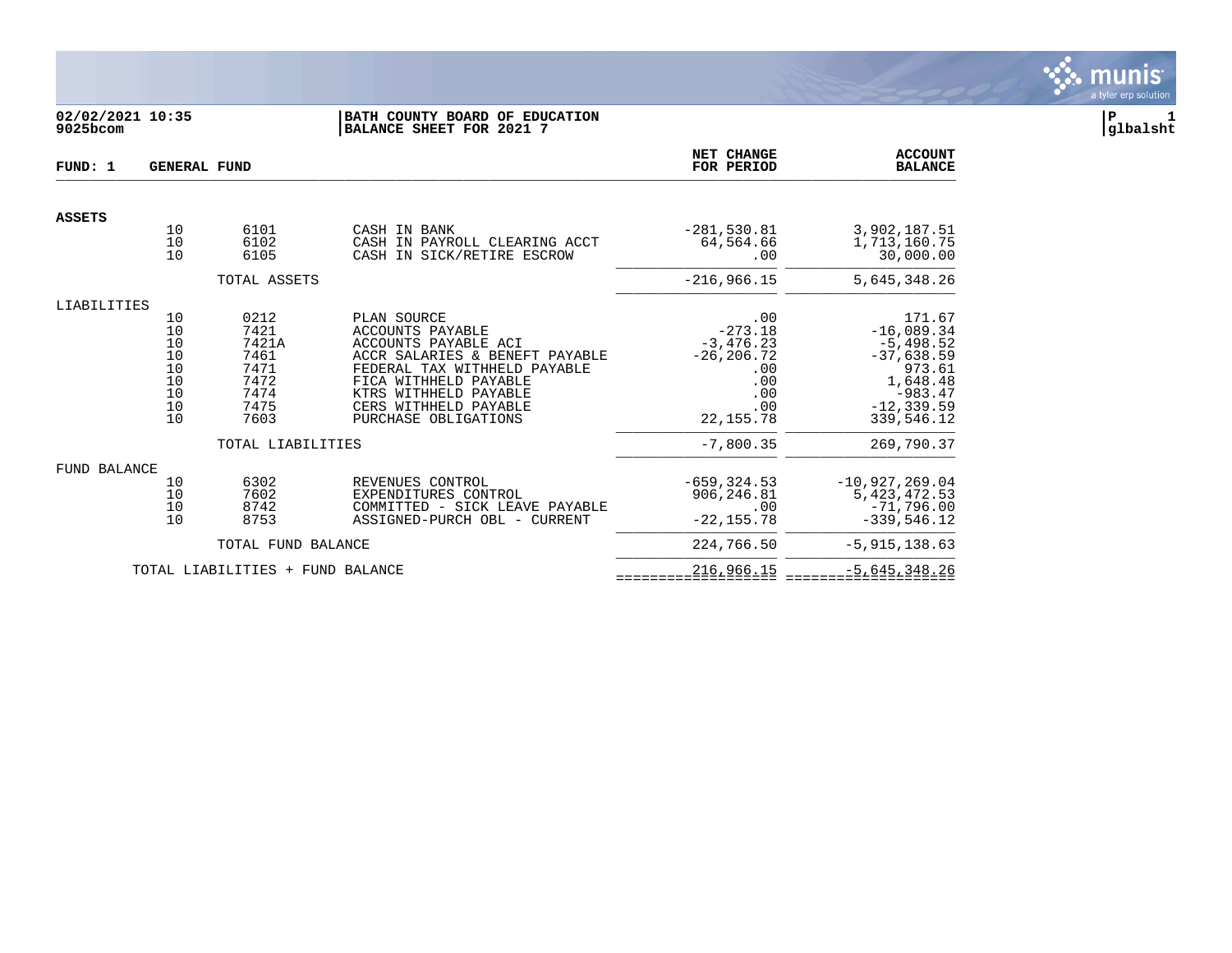

#### **02/02/2021 10:35 |BATH COUNTY BOARD OF EDUCATION |P 2 9025bcom |BALANCE SHEET FOR 2021 7 |glbalsht**

| FUND: 2       |                | SPECIAL REVENUE                  |                                                                          | NET CHANGE<br>FOR PERIOD                      | <b>ACCOUNT</b><br><b>BALANCE</b>                |
|---------------|----------------|----------------------------------|--------------------------------------------------------------------------|-----------------------------------------------|-------------------------------------------------|
| <b>ASSETS</b> |                |                                  |                                                                          |                                               |                                                 |
|               | 20             | 6101                             | CASH IN BANK                                                             | 29,577.08                                     | 99,969.39                                       |
|               |                | TOTAL ASSETS                     |                                                                          | 29,577.08                                     | 99,969.39                                       |
| LIABILITIES   | 20<br>20       | 7421A<br>7603                    | ACCOUNTS PAYABLE ACI<br>PURCHASE OBLIGATIONS                             | 25,771.52<br>17,207.34                        | $-552.00$<br>73,873.85                          |
|               |                | TOTAL LIABILITIES                |                                                                          | 42,978.86                                     | 73,321.85                                       |
| FUND BALANCE  | 20<br>20<br>20 | 6302<br>7602<br>8753             | REVENUES CONTROL<br>EXPENDITURES CONTROL<br>ASSIGNED-PURCH OBL - CURRENT | $-304, 145.46$<br>248,796.86<br>$-17, 207.34$ | $-2,649,455.81$<br>2,550,038.42<br>$-73,873.85$ |
|               |                | TOTAL FUND BALANCE               |                                                                          | $-72, 555.94$                                 | $-173, 291.24$                                  |
|               |                | TOTAL LIABILITIES + FUND BALANCE |                                                                          | $-29,577.08$                                  | $-99,969.39$                                    |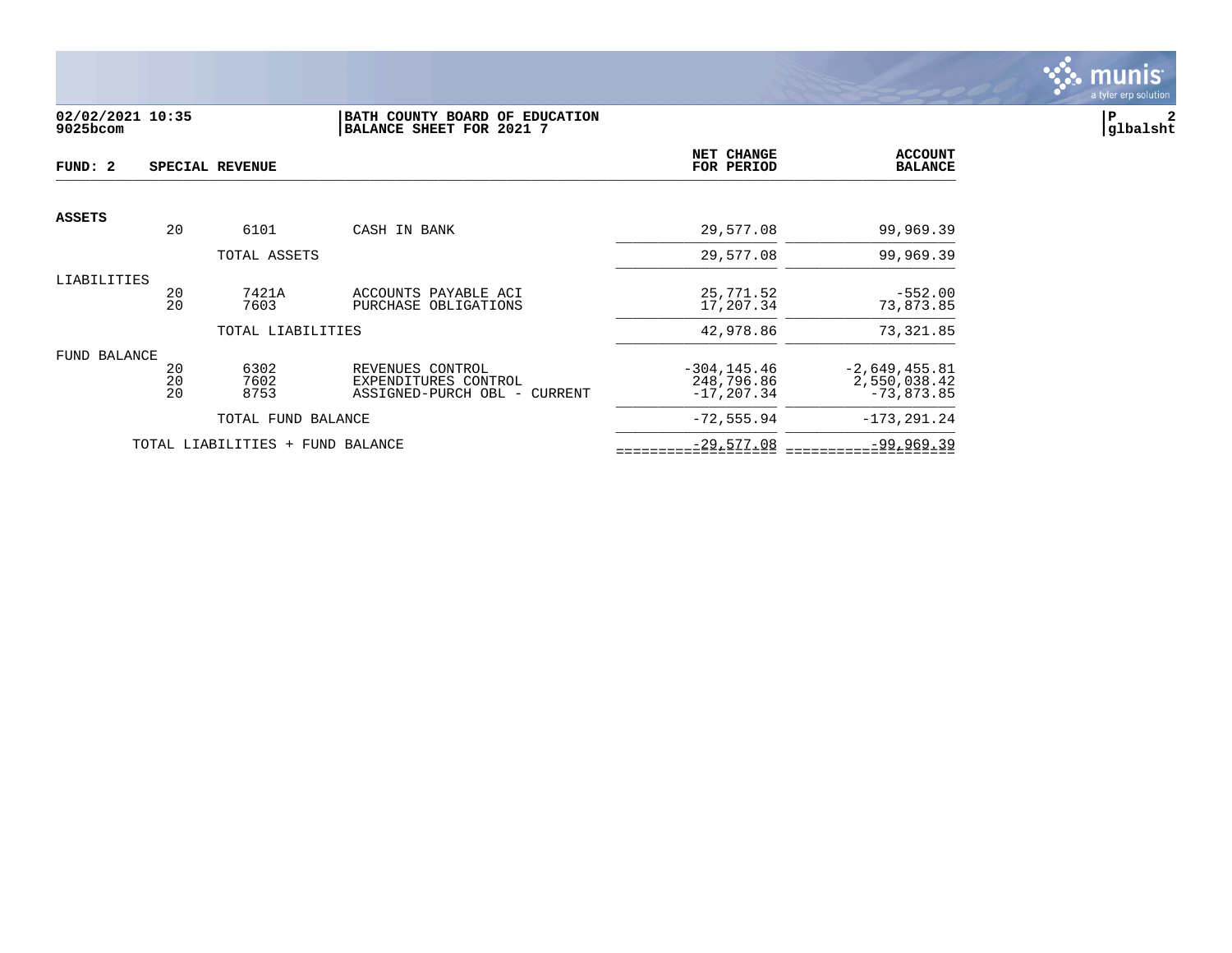

#### **02/02/2021 10:35 |BATH COUNTY BOARD OF EDUCATION |P 3 9025bcom |BALANCE SHEET FOR 2021 7 |glbalsht**

| FUND: 21      |                | DISTRICT ACTIVITY FD (ANNUAL)    |                                                                          | NET CHANGE<br>FOR PERIOD              | <b>ACCOUNT</b><br><b>BALANCE</b>            |
|---------------|----------------|----------------------------------|--------------------------------------------------------------------------|---------------------------------------|---------------------------------------------|
| <b>ASSETS</b> |                |                                  |                                                                          |                                       |                                             |
|               | 21             | 6101                             | CASH IN BANK                                                             | 4,459.43                              | 103,880.00                                  |
|               |                | TOTAL ASSETS                     |                                                                          | 4,459.43                              | 103,880.00                                  |
| LIABILITIES   | 21<br>21       | 7421A<br>7603                    | ACCOUNTS PAYABLE ACI<br>PURCHASE OBLIGATIONS                             | .00<br>10,683.51                      | $-63.60$<br>12,445.15                       |
|               |                | TOTAL LIABILITIES                |                                                                          | 10,683.51                             | 12,381.55                                   |
| FUND BALANCE  | 21<br>21<br>21 | 6302<br>7602<br>8753             | REVENUES CONTROL<br>EXPENDITURES CONTROL<br>ASSIGNED-PURCH OBL - CURRENT | $-4,561.71$<br>102.28<br>$-10,683.51$ | $-110, 773.45$<br>6,957.05<br>$-12, 445.15$ |
|               |                | TOTAL FUND BALANCE               |                                                                          | $-15, 142.94$                         | $-116, 261.55$                              |
|               |                | TOTAL LIABILITIES + FUND BALANCE |                                                                          | $-4, 459.43$                          | $-103,880.00$                               |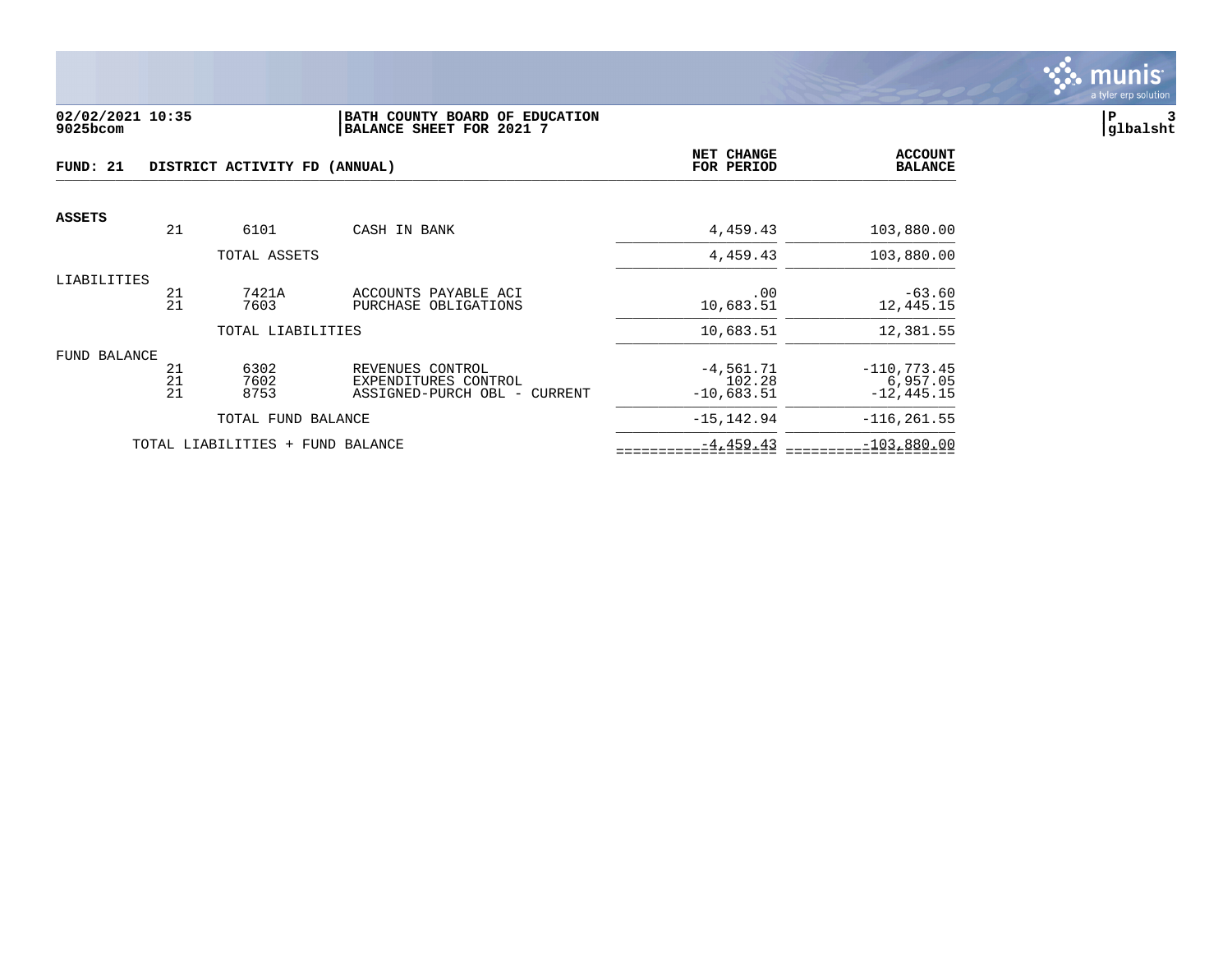

## **02/02/2021 10:35 |BATH COUNTY BOARD OF EDUCATION |P 4 9025bcom |BALANCE SHEET FOR 2021 7 |glbalsht**

| FUND: 310<br>CAPITAL OUTLAY FUND |    |                                  |                  | NET CHANGE<br>FOR PERIOD | <b>ACCOUNT</b><br><b>BALANCE</b> |
|----------------------------------|----|----------------------------------|------------------|--------------------------|----------------------------------|
| <b>ASSETS</b>                    | 31 | 6101                             | CASH IN BANK     | .00                      | 86,105.00                        |
|                                  |    | TOTAL ASSETS                     |                  | .00                      | 86,105.00                        |
| FUND BALANCE                     | 31 | 6302                             | REVENUES CONTROL | .00                      | $-86, 105.00$                    |
|                                  |    | TOTAL FUND BALANCE               |                  | .00                      | $-86, 105.00$                    |
|                                  |    | TOTAL LIABILITIES + FUND BALANCE |                  | .00                      | $-86, 105.00$                    |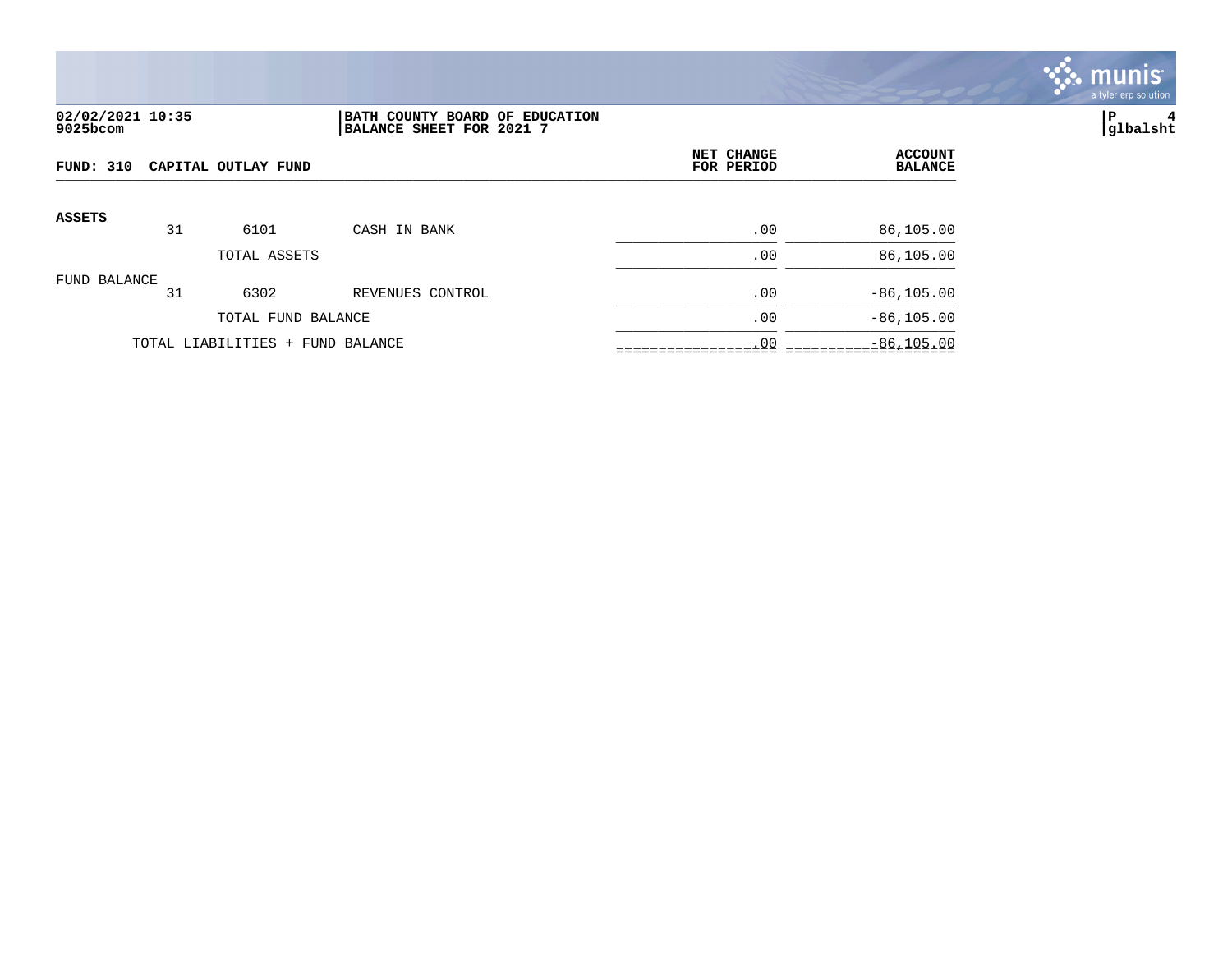

#### **02/02/2021 10:35 |BATH COUNTY BOARD OF EDUCATION |P 5 9025bcom |BALANCE SHEET FOR 2021 7 |glbalsht**

| FUND: 320    | BUILDING FUND (5 CENT LEVY) |                                  |                                                                                                  |                                    | <b>ACCOUNT</b><br><b>BALANCE</b>                                |
|--------------|-----------------------------|----------------------------------|--------------------------------------------------------------------------------------------------|------------------------------------|-----------------------------------------------------------------|
| ASSETS       | 32                          | 6101                             | CASH IN BANK                                                                                     | 621,784.00                         | 65,974.43                                                       |
|              |                             | TOTAL ASSETS                     |                                                                                                  | 621,784.00                         | 65,974.43                                                       |
| FUND BALANCE | 32<br>32<br>32<br>32        | 6302<br>7602<br>8737<br>8738     | REVENUES CONTROL<br>EXPENDITURES CONTROL<br>RESTRICTED - OTHER<br>RESTRICTED-SFCC ESCROW-CURRENT | $-621,784.00$<br>.00<br>.00<br>.00 | $-1,128,000.00$<br>1,183,596.29<br>$-21,991.10$<br>$-99,579.62$ |
|              | TOTAL FUND BALANCE          |                                  |                                                                                                  | $-621,784.00$                      | $-65, 974.43$                                                   |
|              |                             | TOTAL LIABILITIES + FUND BALANCE |                                                                                                  | $-621,784.00$                      | $-65, 974.43$                                                   |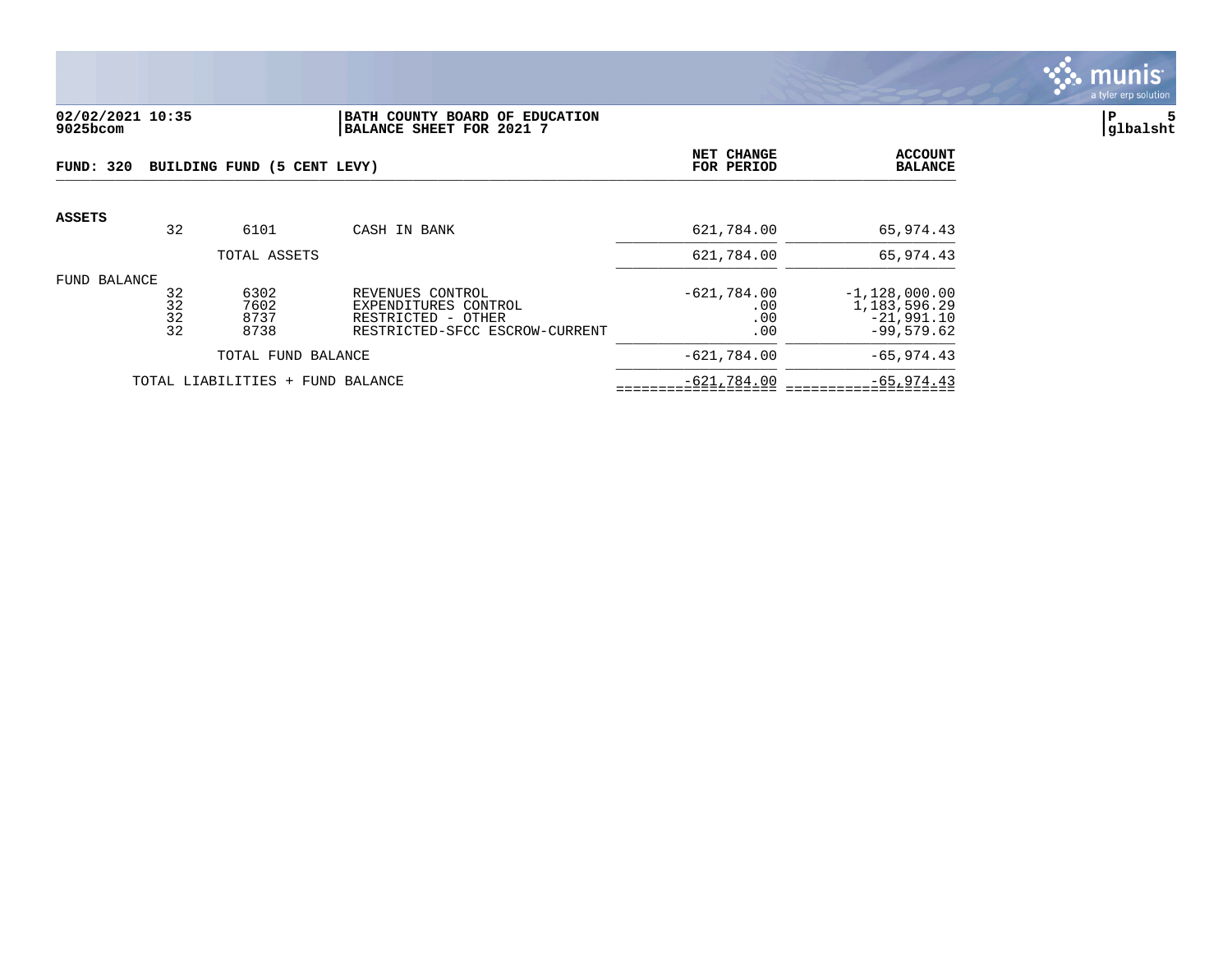

## **02/02/2021 10:35 |BATH COUNTY BOARD OF EDUCATION |P 6 9025bcom |BALANCE SHEET FOR 2021 7 |glbalsht**

| FUND: 360<br><b>CONSTRUCTION FUND</b> |                |                          |                                                                                       | NET CHANGE<br>FOR PERIOD     | <b>ACCOUNT</b><br><b>BALANCE</b>          |
|---------------------------------------|----------------|--------------------------|---------------------------------------------------------------------------------------|------------------------------|-------------------------------------------|
| <b>ASSETS</b>                         | 36             | 6101                     | CASH IN BANK                                                                          | $-41, 498.00$                | 16,381.44                                 |
|                                       |                | TOTAL ASSETS             |                                                                                       | $-41, 498.00$                | 16,381.44                                 |
| LIABILITIES                           | 36<br>36       | 7421A<br>7603            | ACCOUNTS PAYABLE ACI<br>PURCHASE OBLIGATIONS                                          | .00<br>$-9,000.00$           | $-749.00$<br>2,000.00                     |
|                                       |                | TOTAL LIABILITIES        |                                                                                       | $-9,000.00$                  | 1,251.00                                  |
| FUND BALANCE                          | 36<br>36<br>36 | 7602<br>8735<br>8753     | EXPENDITURES CONTROL<br>RESTRICTED-FUTURE CONSTR BG-1<br>ASSIGNED-PURCH OBL - CURRENT | 41,498.00<br>.00<br>9,000.00 | 78,743.91<br>$-94, 376.35$<br>$-2,000.00$ |
|                                       |                | TOTAL FUND BALANCE       |                                                                                       | 50,498.00                    | $-17,632.44$                              |
|                                       |                | TOTAL LIABILITIES<br>$+$ | FUND BALANCE                                                                          | 41,498.00                    | $-16, 381.44$                             |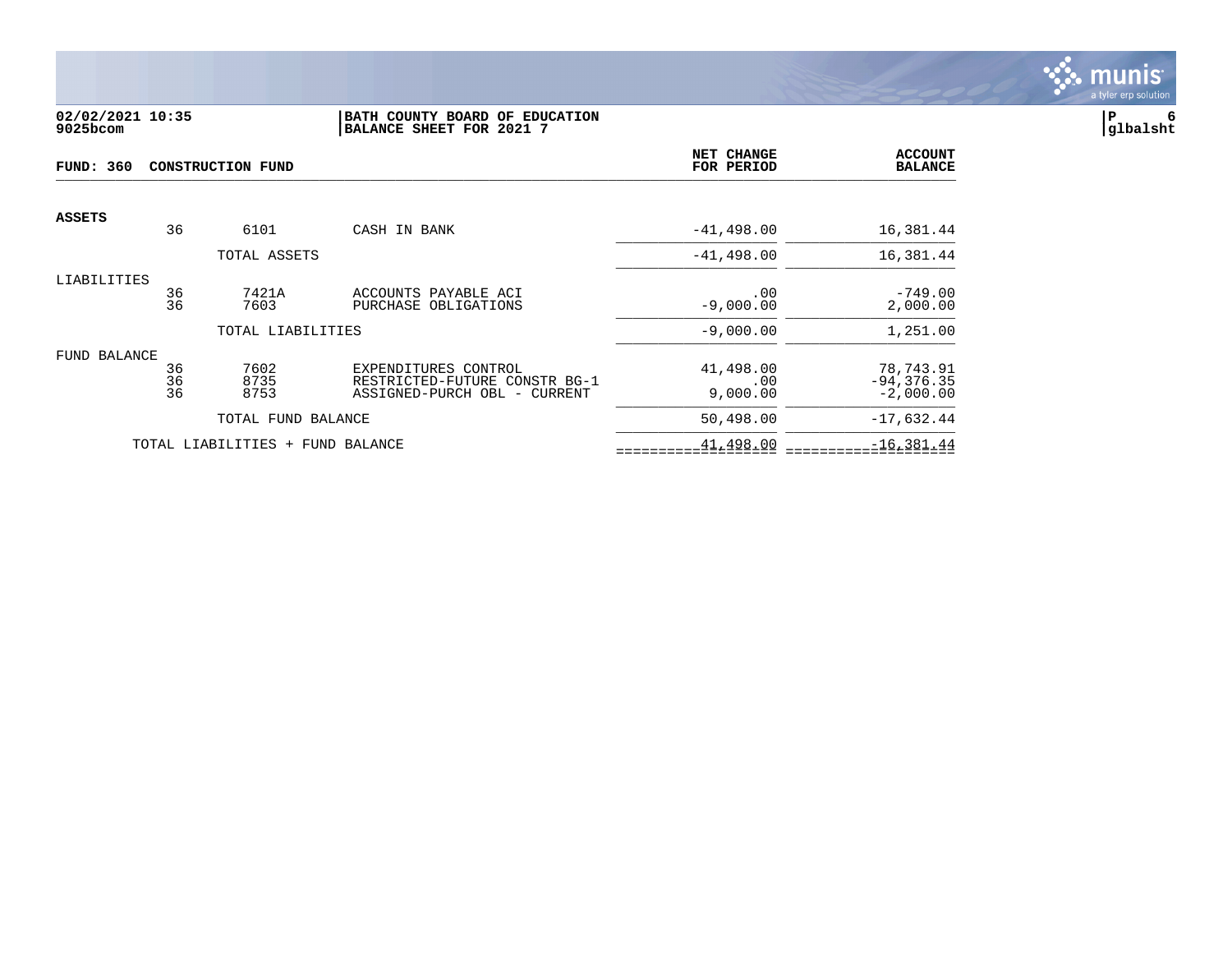|                              |                                                            |                          |                                  | $\mathbb{C}$ munis<br>a tyler erp solution |
|------------------------------|------------------------------------------------------------|--------------------------|----------------------------------|--------------------------------------------|
| 02/02/2021 10:35<br>9025bcom | BATH COUNTY BOARD OF EDUCATION<br>BALANCE SHEET FOR 2021 7 |                          |                                  | ∣P<br>glbalsht                             |
| FUND: 400 DEBT SERVICE FUND  |                                                            | NET CHANGE<br>FOR PERIOD | <b>ACCOUNT</b><br><b>BALANCE</b> |                                            |
| <b>FIND RALANCE</b>          |                                                            |                          |                                  |                                            |

| <b>FUND BALANCE</b> | 40<br>40 | 6302<br>7602                     | REVENUES CONTROL<br>EXPENDITURES CONTROL | . 00<br>. 00 | $-1, 183, 596.29$<br>1,183,596.29 |
|---------------------|----------|----------------------------------|------------------------------------------|--------------|-----------------------------------|
|                     |          | TOTAL FUND BALANCE               |                                          | . 00         | . 00                              |
|                     |          | TOTAL LIABILITIES + FUND BALANCE |                                          |              |                                   |
|                     |          |                                  |                                          |              |                                   |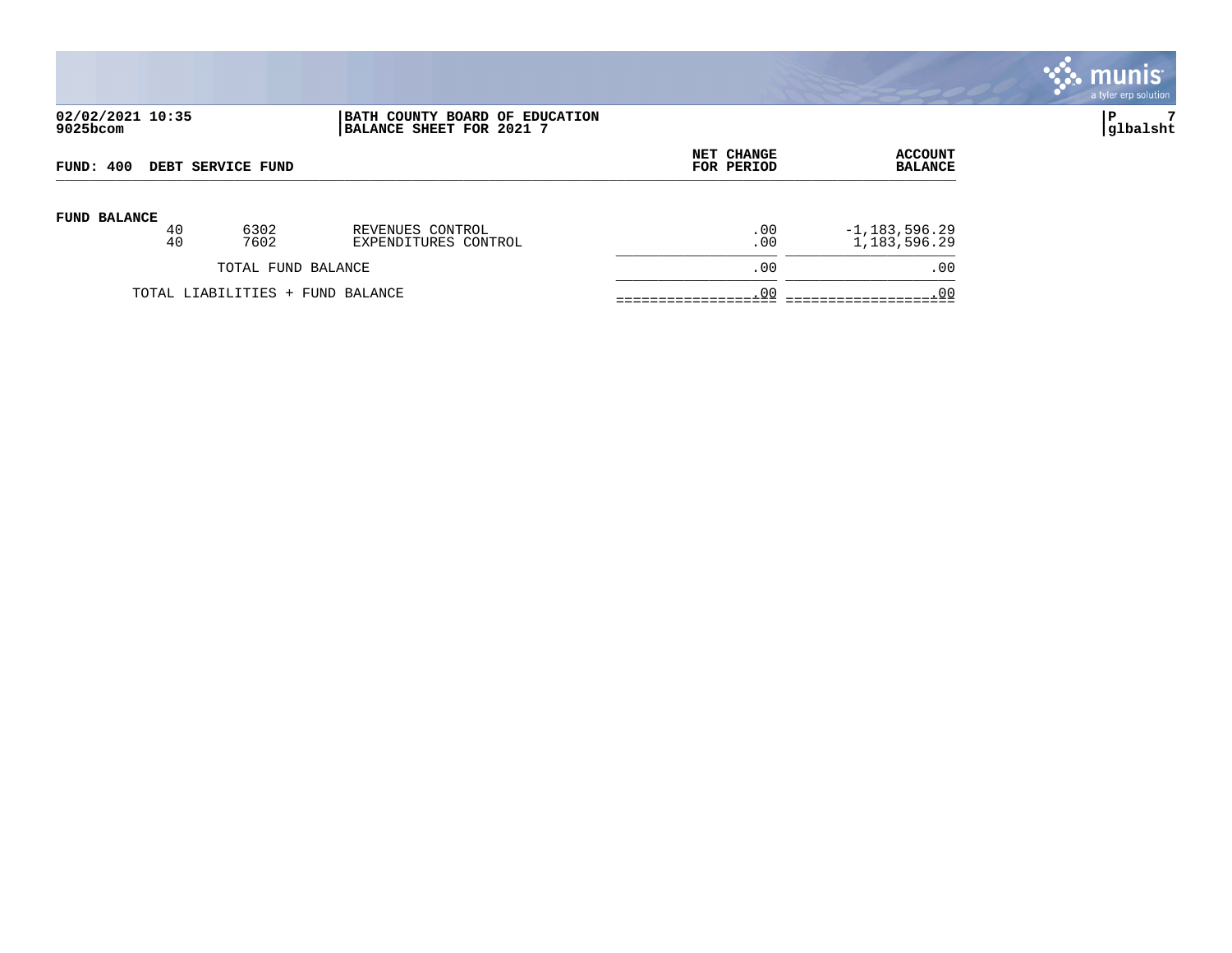

## **02/02/2021 10:35 |BATH COUNTY BOARD OF EDUCATION |P 8 9025bcom |BALANCE SHEET FOR 2021 7 |glbalsht**

| FUND: 51      | FOOD SERVICE FUND                |                                                   |                                                                                                                                                         |                                                               | <b>ACCOUNT</b><br><b>BALANCE</b>                                                              |
|---------------|----------------------------------|---------------------------------------------------|---------------------------------------------------------------------------------------------------------------------------------------------------------|---------------------------------------------------------------|-----------------------------------------------------------------------------------------------|
| <b>ASSETS</b> |                                  |                                                   |                                                                                                                                                         |                                                               |                                                                                               |
|               | 51<br>51<br>51<br>51             | 6101<br>6171<br>64000<br>6400P                    | CASH IN BANK<br>INVENTORIES FOR CONSUMPTION<br>DEF OUTFLOW OF<br>RESOURCES<br>DEF OUTFLOW OF RESOURCES                                                  | $-73,994.23$<br>.00<br>.00<br>.00                             | 2,023,381.84<br>2,438.11<br>71,769.65<br>267,788.83                                           |
|               |                                  | TOTAL ASSETS                                      |                                                                                                                                                         | $-73,994.23$                                                  | 2,365,378.43                                                                                  |
| LIABILITIES   |                                  |                                                   |                                                                                                                                                         |                                                               |                                                                                               |
|               | 51<br>51<br>51<br>51<br>51<br>51 | 7421A<br>75410<br>7541P<br>7603<br>77000<br>7700P | ACCOUNTS PAYABLE ACI<br>NET PENSION LIABILITY<br>NET PENSION LIABILITY<br>PURCHASE OBLIGATIONS<br>DEF<br>INFLOW OF RESOURCES<br>DEF INFLOW OF RESOURCES | 4,489.00<br>.00<br>.00<br>$-63,592.77$<br>.00<br>.00          | $-750.00$<br>$-274, 400.78$<br>$-1,029,917.59$<br>124,792.75<br>$-72, 165.90$<br>$-93,535.51$ |
|               |                                  | TOTAL LIABILITIES                                 |                                                                                                                                                         | $-59, 103, 77$                                                | $-1.345.977.03$                                                                               |
| FUND BALANCE  |                                  |                                                   |                                                                                                                                                         |                                                               |                                                                                               |
|               | 51<br>51<br>51<br>51<br>51<br>51 | 6302<br>7602<br>87370<br>8737P<br>8739<br>8753    | REVENUES CONTROL<br>EXPENDITURES CONTROL<br>RESTRICTED - OTHER<br>RESTRICTED-OTHER<br>RESTRICTED-NET ASSETS<br>ASSIGNED-PURCH OBL - CURRENT             | $-95, 193.33$<br>164,698.56<br>.00<br>.00<br>.00<br>63,592.77 | $-2,624,457.86$<br>702,063.28<br>274,797.03<br>855,664.27<br>$-102,675.37$<br>$-124,792.75$   |
|               |                                  | TOTAL FUND BALANCE                                |                                                                                                                                                         | 133,098.00                                                    | $-1.019.401.40$                                                                               |
|               |                                  | TOTAL LIABILITIES + FUND BALANCE                  |                                                                                                                                                         | 73,994.23                                                     | $-2, 365, 378.43$                                                                             |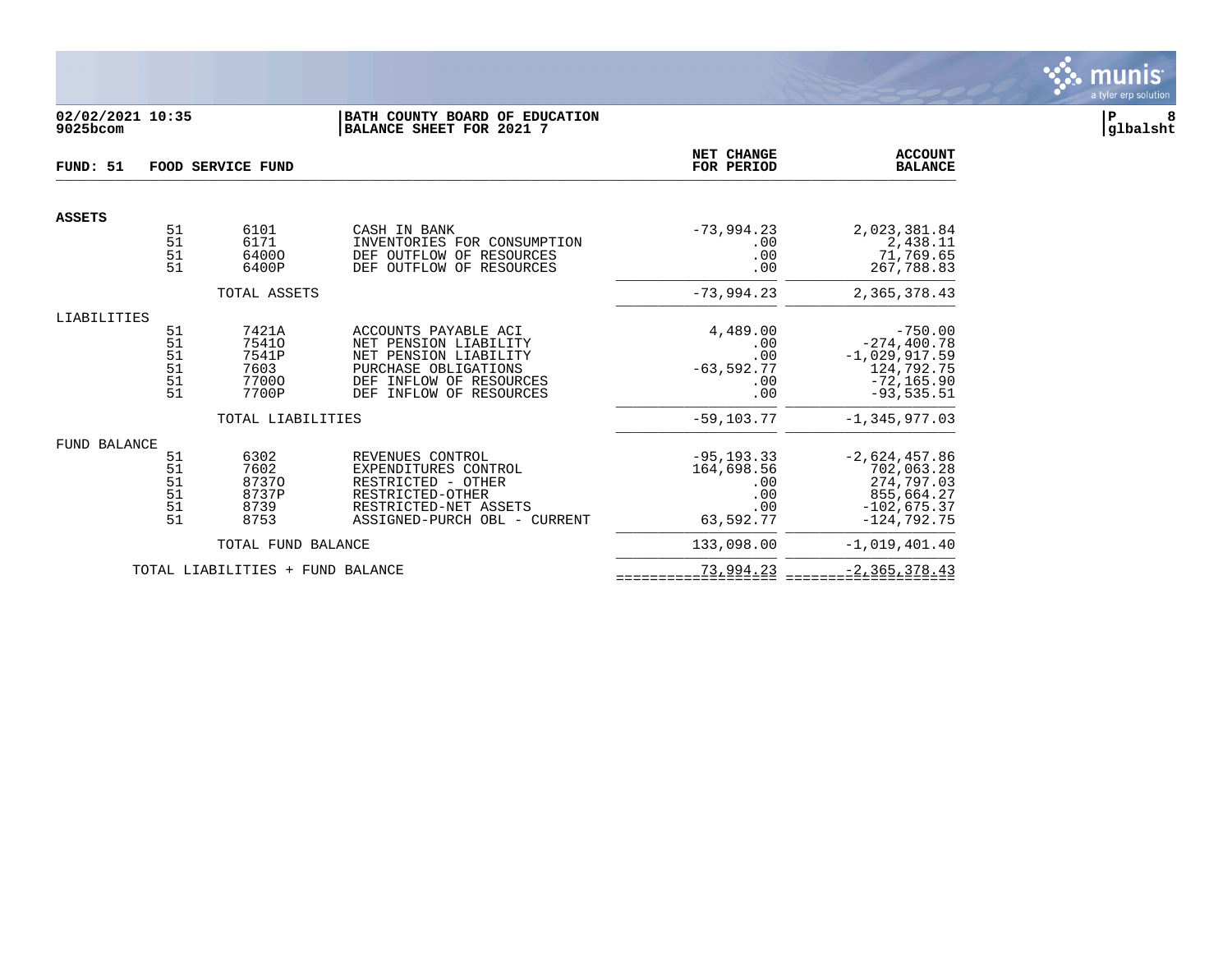

## **02/02/2021 10:35 |BATH COUNTY BOARD OF EDUCATION |P 9 9025bcom |BALANCE SHEET FOR 2021 7 |glbalsht**

| FUND: 52      | CHILD CARE            |                     |                                                       | NET CHANGE<br>FOR PERIOD | <b>ACCOUNT</b><br><b>BALANCE</b> |
|---------------|-----------------------|---------------------|-------------------------------------------------------|--------------------------|----------------------------------|
|               |                       |                     |                                                       |                          |                                  |
| <b>ASSETS</b> |                       |                     |                                                       |                          |                                  |
|               | 52<br>$\overline{52}$ | 6101<br>64000       | CASH IN BANK<br>OUTFLOW OF<br>DEF<br>RESOURCES        | $-26, 131.37$<br>.00     | 35,055.25<br>17,500.82           |
|               | 52                    | 6400P               | OF<br>DEF<br>OUTFLOW<br>RESOURCES                     | .00                      | 65,623.85                        |
|               |                       | TOTAL ASSETS        |                                                       | $-26, 131.37$            | 118,179.92                       |
| LIABILITIES   |                       |                     |                                                       |                          |                                  |
|               | 52                    | 75410               | NET PENSION LIABILITY                                 | .00                      | $-70,087.25$                     |
|               | 52                    | 7541P               | PENSION LIABILITY<br>NET                              | .00                      | $-137,638.81$                    |
|               | 52                    | 7603                | PURCHASE OBLIGATIONS                                  | .00                      | 322.67                           |
|               | 52                    | 77000               | INFLOW OF RESOURCES<br>DEF                            | .00                      | $-16,836.16$                     |
|               | 52                    | 7700P               | INFLOW OF RESOURCES<br>DEF                            | .00                      | $-24,619.73$                     |
|               |                       | TOTAL LIABILITIES   |                                                       | .00                      | $-248, 859.28$                   |
| FUND BALANCE  |                       |                     |                                                       |                          |                                  |
|               | 52                    | 6302                | REVENUES CONTROL                                      | 16,616.09                | $-83, 475.39$                    |
|               | 52                    | 7602                | EXPENDITURES CONTROL                                  | 9,515.28                 | 70,989.50                        |
|               | $\frac{52}{52}$       | 87370               | RESTRICTED - OTHER                                    | .00                      | 69,422.59                        |
|               |                       | 8737P               | RESTRICTED-OTHER PENSION                              | .00                      | 96,634.69                        |
|               | $\frac{5}{2}$         | 8739<br>8753        | RESTRICTED-NET ASSETS<br>ASSIGNED-PURCH OBL - CURRENT | .00<br>.00               | $-22,569.36$<br>$-322.67$        |
|               |                       | TOTAL FUND BALANCE  |                                                       | 26, 131.37               | 130,679.36                       |
|               |                       | TOTAL LIABILITIES + | FUND BALANCE                                          | 26, 131.37               | $-118, 179.92$                   |
|               |                       |                     |                                                       |                          |                                  |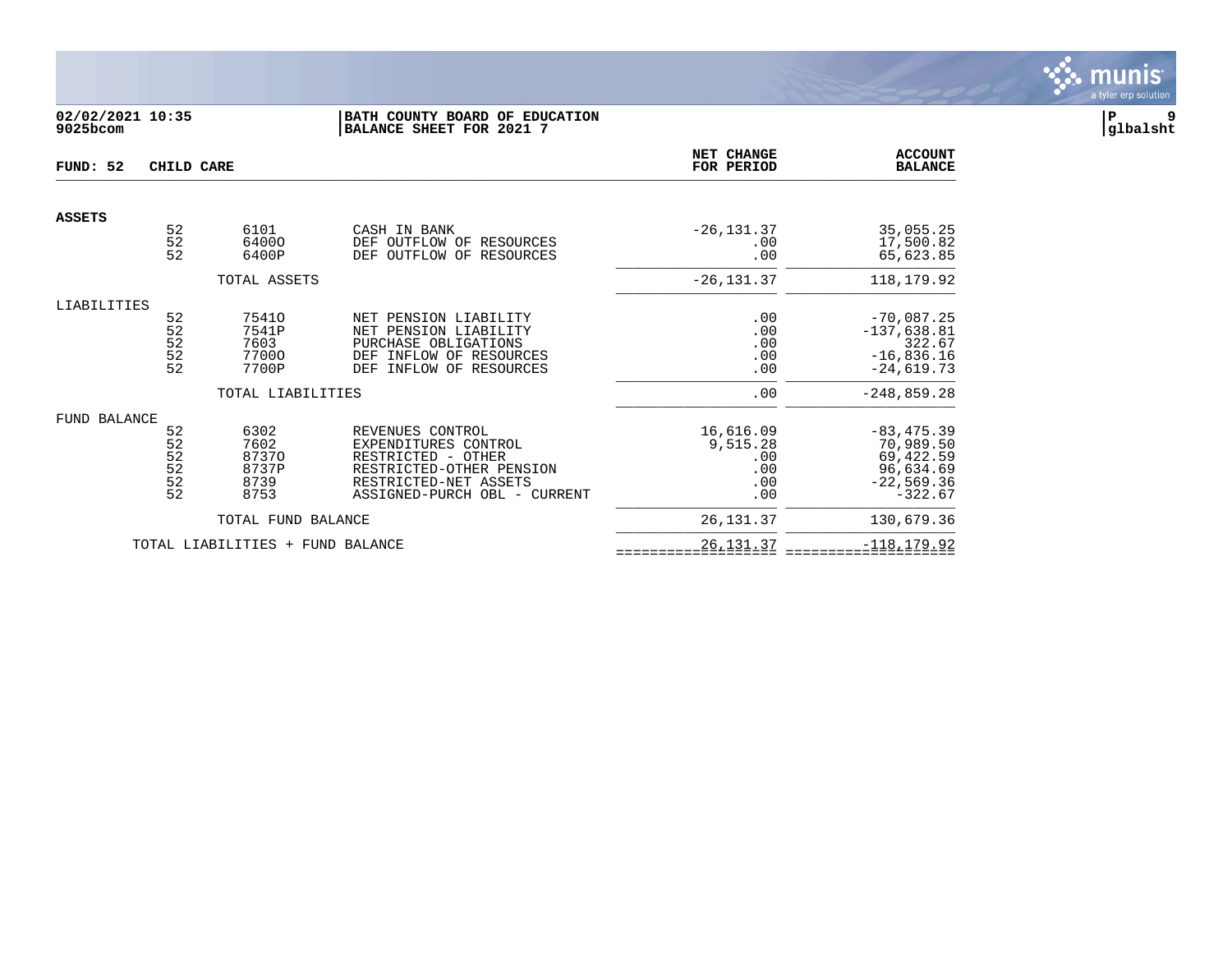

## **02/02/2021 10:35 |BATH COUNTY BOARD OF EDUCATION |P 10 9025bcom |BALANCE SHEET FOR 2021 7 |glbalsht**

| FUND: 53<br><b>PRESCHOOL</b> |                 |                                  |                                          | NET CHANGE<br>FOR PERIOD | <b>ACCOUNT</b><br><b>BALANCE</b> |
|------------------------------|-----------------|----------------------------------|------------------------------------------|--------------------------|----------------------------------|
| <b>ASSETS</b>                |                 |                                  |                                          |                          |                                  |
|                              | 53              | 6101                             | CASH IN BANK                             | $-83.82$                 | $-722.17$                        |
|                              |                 | TOTAL ASSETS                     |                                          | $-83.82$                 | $-722.17$                        |
| FUND BALANCE                 | $\frac{53}{53}$ | 6302<br>7602                     | REVENUES CONTROL<br>EXPENDITURES CONTROL | .00<br>83.82             | $-493.51$<br>1,215.68            |
|                              |                 | TOTAL FUND BALANCE               |                                          | 83.82                    | 722.17                           |
|                              |                 | TOTAL LIABILITIES + FUND BALANCE |                                          | 83.82                    | 722.17                           |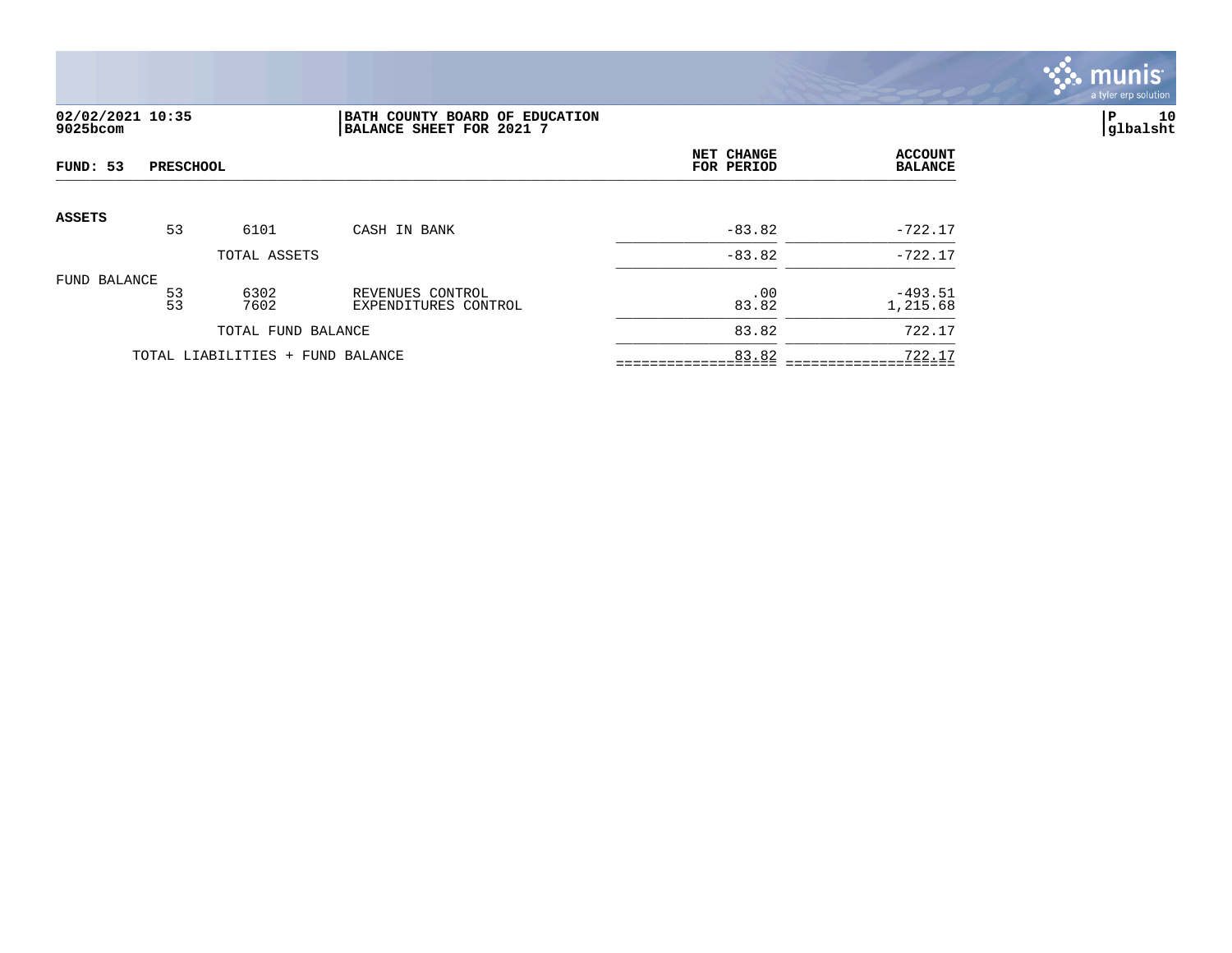

## **02/02/2021 10:35 |BATH COUNTY BOARD OF EDUCATION |P 11 9025bcom |BALANCE SHEET FOR 2021 7 |glbalsht**

|               | FUND: 7000 TRUST/AGENCY FUNDS |                                  |                                             |                  | <b>ACCOUNT</b><br><b>BALANCE</b> |
|---------------|-------------------------------|----------------------------------|---------------------------------------------|------------------|----------------------------------|
| <b>ASSETS</b> | 70                            | 6101                             | CASH IN BANK                                | 479.36           | 41,070.47                        |
|               |                               | TOTAL ASSETS                     |                                             | 479.36           | 41,070.47                        |
| FUND BALANCE  | 70<br>70                      | 6302<br>8730                     | REVENUES CONTROL<br>RESTRICTED FUND BALANCE | $-479.36$<br>.00 | $-21,519.77$<br>$-19,550.70$     |
|               |                               | TOTAL FUND BALANCE               |                                             | $-479.36$        | $-41,070.47$                     |
|               |                               | TOTAL LIABILITIES + FUND BALANCE |                                             | $-479.36$        | $-41,070.47$                     |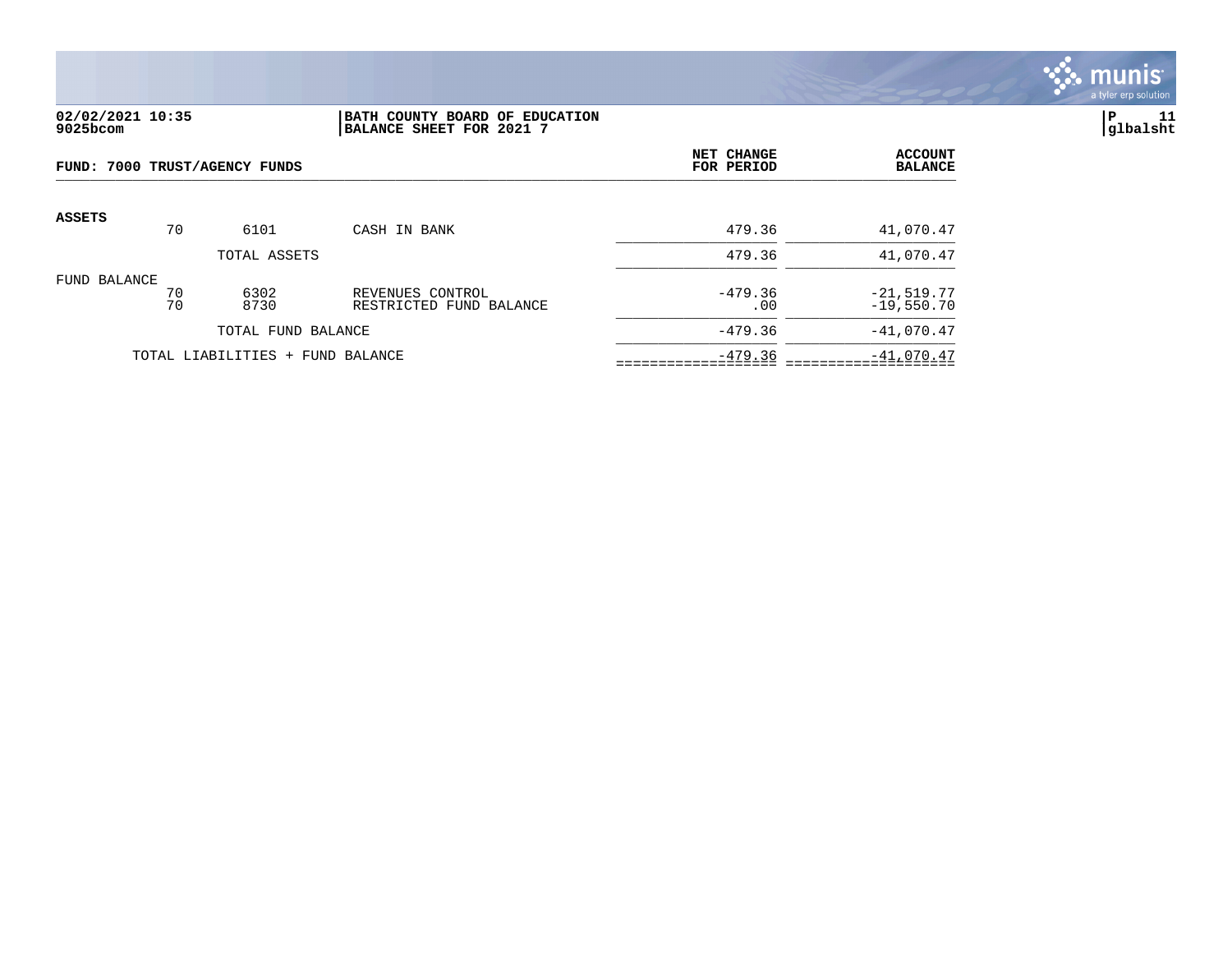

#### **02/02/2021 10:35 |BATH COUNTY BOARD OF EDUCATION |P 12 9025bcom |BALANCE SHEET FOR 2021 7 |glbalsht**

| FUND: 8                                                        | GOVERNMENTAL ASSETS                                                                  | NET CHANGE<br>FOR PERIOD                                                                                                                                                                                                                                              | <b>ACCOUNT</b><br><b>BALANCE</b>                                                        |                                                                                                                                                                                       |
|----------------------------------------------------------------|--------------------------------------------------------------------------------------|-----------------------------------------------------------------------------------------------------------------------------------------------------------------------------------------------------------------------------------------------------------------------|-----------------------------------------------------------------------------------------|---------------------------------------------------------------------------------------------------------------------------------------------------------------------------------------|
| <b>ASSETS</b>                                                  |                                                                                      |                                                                                                                                                                                                                                                                       |                                                                                         |                                                                                                                                                                                       |
| 80<br>80<br>80<br>80<br>80<br>80<br>80<br>80<br>80<br>80<br>80 | 6201<br>6211<br>6212<br>6221<br>6222<br>6231<br>6232<br>6241<br>6242<br>6251<br>6252 | LAND<br>LAND IMPROVEMENTS<br>ACCUM DEPR LAND IMPROVEMENTS<br>BUILDINGS & BLDING IMPROVEMENT<br>ACCUM DEPR BLDG IMPROVMENTS<br>TECHNOLOGY EOUIPMENT<br>ACCUM DEPR TECHNOLOGY EOUIP<br>VEHICLES<br>ACCUM DEPR VEHICLES<br>GENERAL EOUIPMENT<br>ACCUM DEPR GENERAL EQUIP | .00<br>.00<br>.00<br>.00<br>.00<br>$-10,760.30$<br>8,894.85<br>.00<br>.00<br>.00<br>.00 | 518,316.60<br>1,124,210.27<br>$-964,010.70$<br>45,984,138.97<br>$-11,872,194.02$<br>1,887,314.99<br>$-1,606,188.02$<br>3,849,626.19<br>$-2,919,979.38$<br>861,327.28<br>$-721,657.49$ |
| TOTAL ASSETS                                                   |                                                                                      |                                                                                                                                                                                                                                                                       | $-1,865.45$                                                                             | 36,140,904.69                                                                                                                                                                         |
| FUND BALANCE<br>80<br>80                                       | 7602<br>8710                                                                         | EXPENDITURES CONTROL<br>INVESTMENTS GOVERNMENTAL ASSET                                                                                                                                                                                                                | 507.31<br>1,358.14                                                                      | 807.22<br>$-36, 141, 711.91$                                                                                                                                                          |
| TOTAL FUND BALANCE                                             |                                                                                      |                                                                                                                                                                                                                                                                       | 1,865.45                                                                                | $-36, 140, 904.69$                                                                                                                                                                    |
| TOTAL LIABILITIES + FUND BALANCE                               |                                                                                      |                                                                                                                                                                                                                                                                       | 1,865.45                                                                                | $-36, 140, 904.69$                                                                                                                                                                    |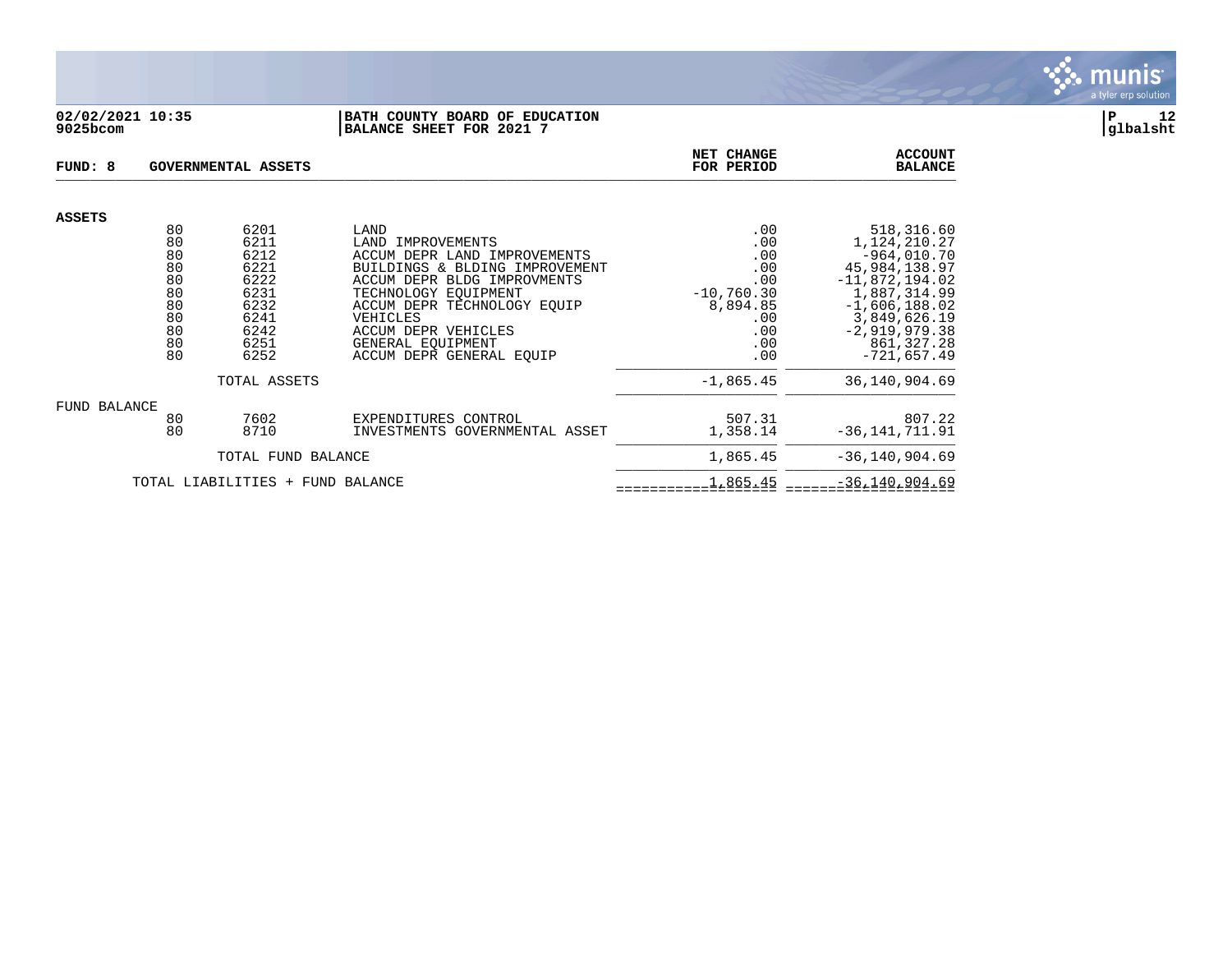

### **02/02/2021 10:35 |BATH COUNTY BOARD OF EDUCATION |P 13 9025bcom |BALANCE SHEET FOR 2021 7 |glbalsht**

| FUND: 81                         |                                  | FOOD SERVICE ASSETS                          |                                                                                                                                         | NET CHANGE<br>FOR PERIOD               | <b>ACCOUNT</b><br><b>BALANCE</b>                                                     |
|----------------------------------|----------------------------------|----------------------------------------------|-----------------------------------------------------------------------------------------------------------------------------------------|----------------------------------------|--------------------------------------------------------------------------------------|
| <b>ASSETS</b>                    | 81<br>81                         | 6221<br>6222                                 | BUILDINGS & BLDING IMPROVEMENT<br>ACCUM DEPR BLDG IMPROVMENTS                                                                           | .00<br>.00                             | 308,000.00<br>$-74, 433.33$                                                          |
|                                  | 81<br>81<br>81<br>81<br>81<br>81 | 6231<br>6232<br>6241<br>6242<br>6251<br>6252 | TECHNOLOGY EOUIPMENT<br>ACCUM DEPR TECHNOLOGY EOUIP<br>VEHICLES<br>ACCUM DEPR VEHICLES<br>GENERAL EOUIPMENT<br>ACCUM DEPR GENERAL EQUIP | .00<br>.00<br>.00<br>.00<br>.00<br>.00 | 5,212.63<br>$-3,973.90$<br>35,895.00<br>$-19,886.75$<br>616, 188.39<br>$-501.972.35$ |
| TOTAL ASSETS                     |                                  |                                              | .00                                                                                                                                     | 365,029.69                             |                                                                                      |
| FUND BALANCE                     | 81                               | 8711                                         | INVESTMENT BUSINESS ASSETS                                                                                                              | .00                                    | $-365,029.69$                                                                        |
|                                  | TOTAL FUND BALANCE               |                                              |                                                                                                                                         | .00                                    | $-365.029.69$                                                                        |
| TOTAL LIABILITIES + FUND BALANCE |                                  |                                              | .00                                                                                                                                     | $-365,029.69$                          |                                                                                      |